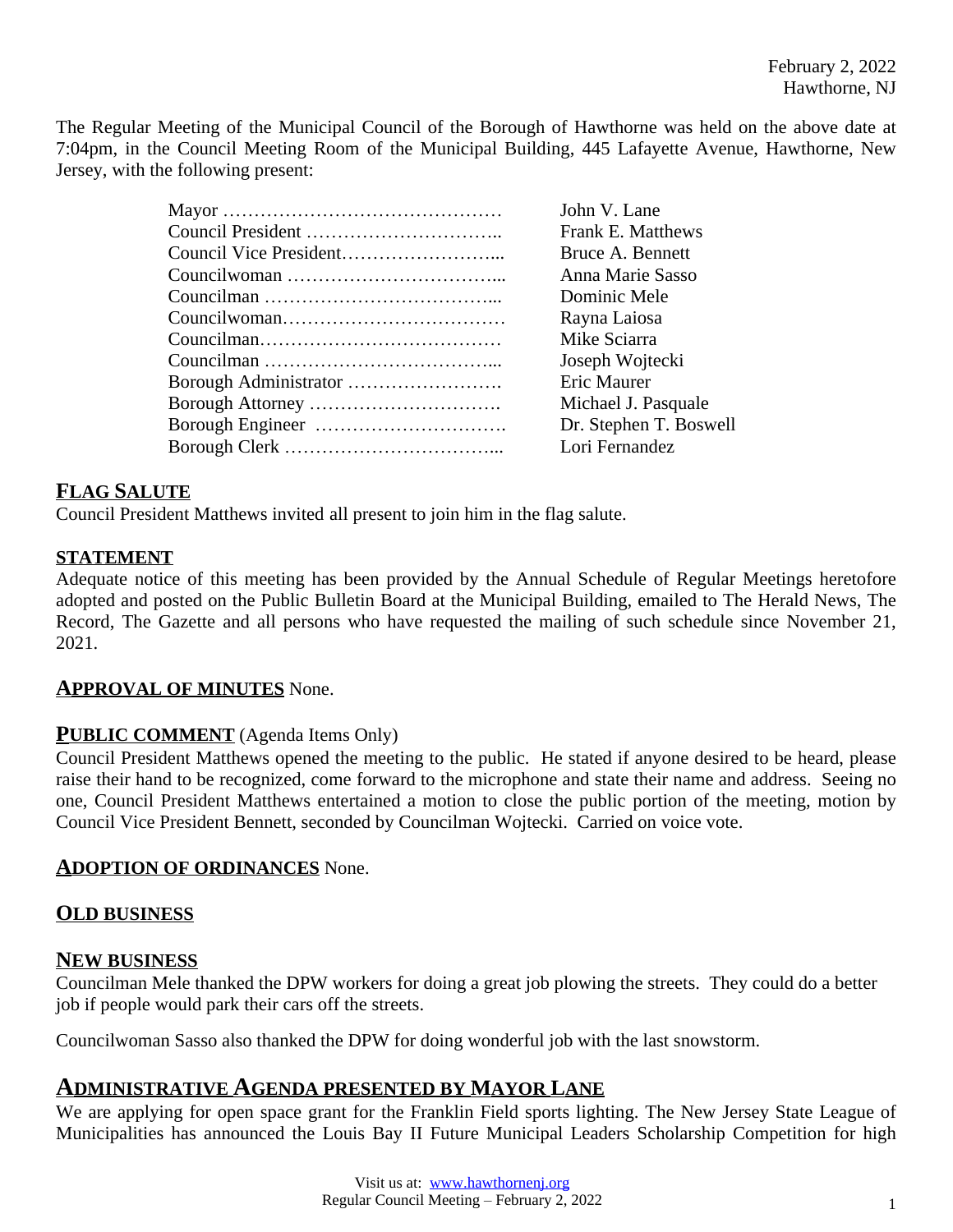school juniors and seniors planning to continue their education after high school. The scholarship competition is named in honor of the late Louis Bay 2<sup>nd</sup>, Mayor Emeritus of the Borough of Hawthorne. Mayor Bay was an active League Board Member and Past President for sixty years and served as our mayor for more than 40 years. On the local level, our scholarship committee will choose a semi-finalist and will submit that application and essay to the League for judging. Fifteen finalists and three winners will be selected in the state-wide competition. Each winner will receive \$1,000. The Winners' essays will be featured in the New Jersey Municipalities Magazine. By the end of this week, the application and more detailed information will be posted on our website under the *"News"* feed on the first page of the website, as well as under the *"Government/Mayor of Hawthorne"* page. In addition, applications and instructions will be available next week at Hawthorne High School and the Hawthorne Christian Academy guidance offices. Last night at the Planning Board meeting there was an application for a sub-division at 63 Forest Avenue, and the application was approved. There will be an application before the Hawthorne Planning Board on February 15<sup>th</sup> at 7pm for the 3 Ronson project – the development on Goffle Road, approximately 200' north of Warburton Avenue. I want to extend an invitation to our residents to be able to review the plans before the meeting. If you are interested, please call Ellen at 973-427-1168 or Janice at 973-427-4889 to make an appointment. The NPP Committee has been meeting to review some proposals for the district. Taking into consideration the survey results, the Committee will be working to beautify the downtown area (Diamond Bridge/Lafayette Avenue intersection and area), improve the library outside area extending the patio area in front to encourage using the space by the public and for possible outdoor programs. As the Boro Bandshell and 8-Acre Woods also falls within the scope of the district, there are talks about using funds to enhance them as well. I will have much more to report at the next meeting. The Implementation Plan will be submitted to the State by the 15<sup>th</sup> of February. After approval by the State, it will go to Council for their approval. It appears that we may be in for additional snow weather in the next few days. If we do get snow, could you please try to have your vehicles off the street so that the plows can do their jobs. A reminder that taxes are due; grace period (without interest penalty) is until February 10th. I am asking residents to please sign up for the Hawthorne NIXLE message system. Please refer to Page 16 of the Borough Calendar for details on how to do this. You can also find the information on our Borough website. It is important to sign up in order to receive messages generated by the Police Department, my office, and other Borough departments. Over the past month I have invited residents to come to Borough Hall to review the plans for 3 Ronson. I have asked our attorney to please explain to us all just what the court has mandated us to do with the court order for this project. I spoke to the Public Service rep, and they will not have any equipment or vehicles parked on the street overnight. The equipment and vehicles will be parked in the pool lot. The ruts on Lafayette Avenue will be filled with hot patch as per my phone meeting this afternoon. I want to thank the Department of Public Works, I received many calls for the great job that was done on the streets during the last winter storm.

# **REPORTS**

#### **Borough Attorney Michael J. Pasquale**

PFOA/PFOS Litigation – On the agenda for introduction is bond ordinance #2286-22 providing for the remediation of PFOA/PFOS contamination in our water system. He advised that he had spoken the day before with counsel with Sher Eddling who will be representing the Borough in attempting to recoup damages from the manufacturers of the substances. He noted that water testing alone will not reveal the likely source and anecdotal evidence would be needed as well to determine if the source is products like Teflon or Scotch-Guard or if it is fire foam. Suits against Dupont and 3M could be brought in New Jersey. Suits against fire foam manufacturers would need to be brought in South Carolina as part of a class action suit.

Band Shell – The Bandshell Committee had its first meeting and is preparing a series of concerts, movies, plays and dance recitals over the summer partnering along with the Board of Rec and Municipal Alliance. The first show again this year will be on Sunday, June 26<sup>th</sup> with Joe Zisa and Friends. Joan Herve is busy trying to get Captain Jack to perform in July. Stay tuned for more.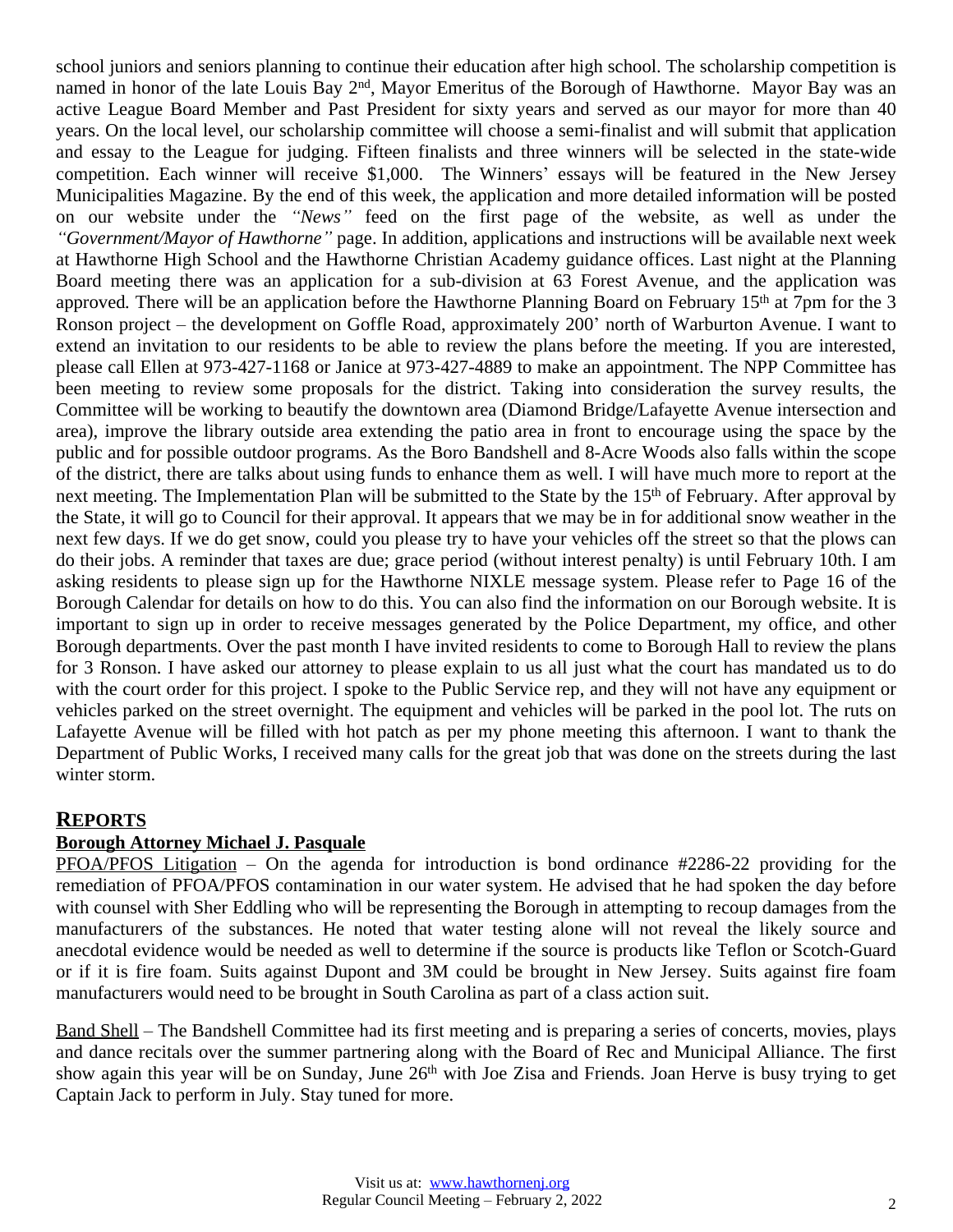542 Goffle Road – Attorney Pasquale spoke at great length regarding 542 Goffle Road, the project originally brought by 3 Ronson Developers. His comments will be reduced to separate writing and posted to the website. In most basic terms, he addressed what he called misinformation and irresponsible comments made, not surprisingly, on social media. He explained the Mount Laurel doctrine and what has happened in communities that have chosen to ignore their obligation. He described the settlement process and the measures taken by the Administration and the Council to protect the residents of Hawthorne.

Mayor Lane asked Attorney Pasquale to follow up with the developer's attorney regarding what vegetation is being removed and replaced topographically from the site so it can be presented at the Planning Board meeting. He stated he also spoke to the traffic lieutenant regarding the traffic entering and exiting the premises onto Goffle Road and would like the County traffic department to speak to our traffic department.

# **Borough Engineer Dr. Stephen T. Boswell**

2021 NJDOT Municipal Aid Project - Bamford Avenue - DLS Contracting's estimate No. 3 and change order No. 2 were submitted to the Borough. Change order No. 2 addresses an additional Police Traffic Director's invoice not previously submitted, as well as, fuel and asphalt price adjustments and as-built quantities.

2021 Road Improvement Program - Punch list items are being addressed. Some items need to wait until springtime to becompleted.

Little Franklin Field Area/Walkway Lighting - Quality Electric expects to mobilize in the end of March and will receive the new light fixtures in April. Everything should be done at the end of April beginning of May.

Hawthorne Municipal Pool Area Playground - The playground pre-con meeting will be held the middle of March for a spring start.

Municipal Building North Section Roof Replacement - A letter was submitted to Verizon requesting contact information to address the cell tower equipment which needs to be moved for the roof installation.

Hawthorne Library Lighting Improvements – The new lighting options should make it easier to interconnect the various fixtures with one lighting control system at no extra cost. The drawings should be updated in the next few weeks.

Water Department PFC Treatment System – There are some questions about the difference in price. There are four points of entry that have to be treated for PFOS and PFOA. Because of the piping at those points of entry, it is much more cost effective to install the resin after chlorination which is more expensive. The generator at the Goffle Hill pumping station has to be replaced, which we were not aware of, and the resin filter has to be insulated also bringing up the cost.

Royal Avenue Trash Rack Replacement – Once the purchase order is issued, work can begin by Cipriano.

Ambulance Corps. and Rescue 5 Emergency Generator Investigation – The generator will be replaced at Rescue 5 in kind with a smaller one because the Fire Chief has informed the Mayor that they do not need the capacity to recharge the air bottles with the generator.

Security Cameras - We have met with both the Police Dept. and Water Dept. to review the locations, including the Band Shell, they would like to have security cameras installed at. The project is expected to be addressed in phases due to the number of cameras requested.

2022 NJDOT Municipal Aid Project – Utter and 5<sup>th</sup> Avenues – A proposal was submitted to the Borough. The Borough received funds to address Utter Avenue and a portion of 5th Avenue from Passaic County.

#### **Borough Administrator Eric Maurer**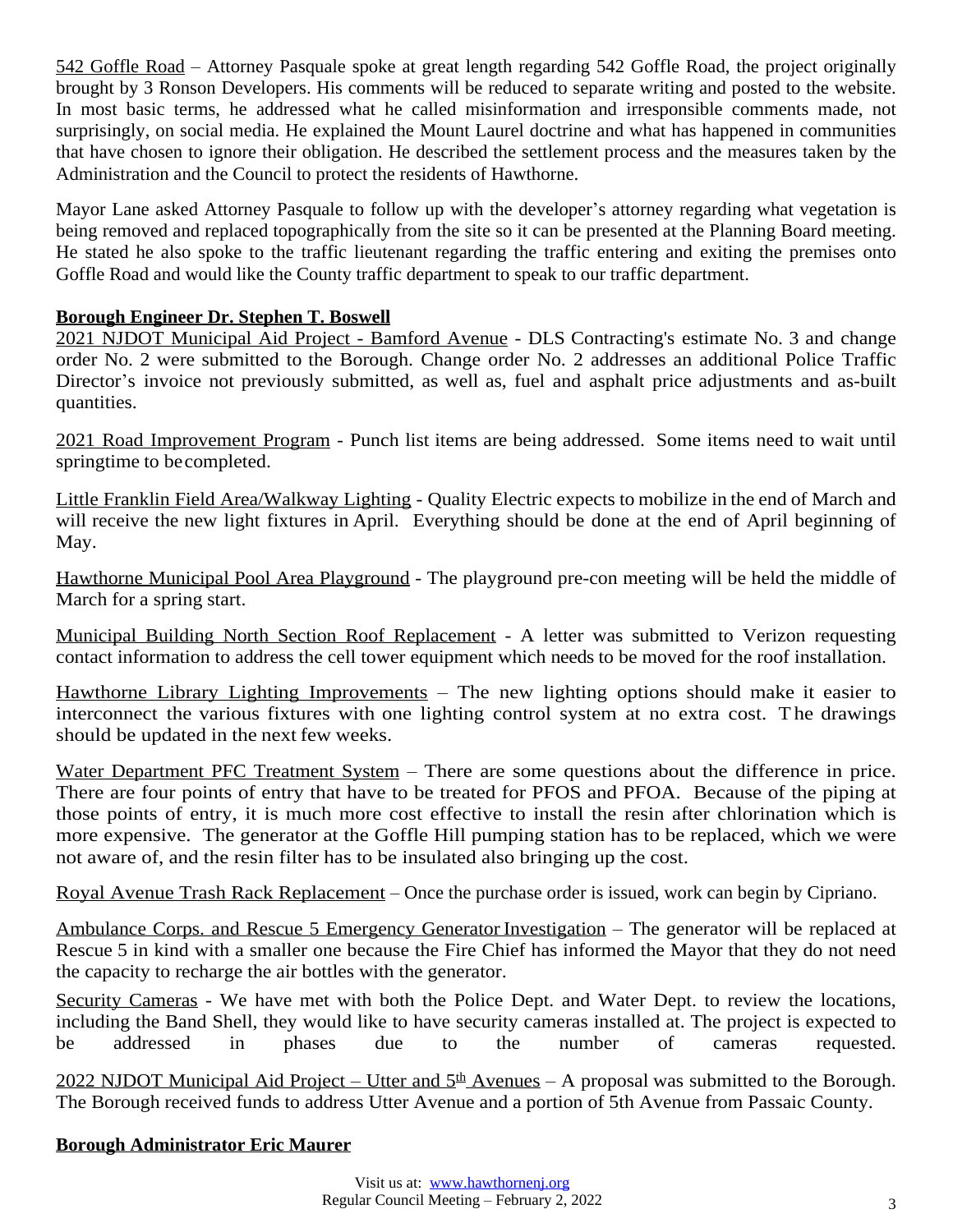Administrator Maurer reported the first week of the trial for the new traffic pattern around the high school went well with some positive public feedback. The trial will continue after some minor tweaks, public feedback can be emailed to traffic@hawthornepdnj.org or by calling 973-949-2997. Administrator Maurer and Revenue & Finance Director Laurie Foley are preparing the 2022 Budget for presentation to the Council for review by the Finance Committee. A schedule will be set up soon with the Finance Chairman. The Administration is investigating a possible solution for voice, data and radio tie line communication to solve some of our current problems. A follow-up meeting has been scheduled with Pascack Data, Extel and our radio consultant. The Mayor's Pool Advisory Committee met with some positive comments but also some suggestions were made for some things that will be tweaked to improve the experience at the pool.

#### Questions for the Administration

Councilman Wojtecki asked why there is no fencing at the Band Shell. Administrator Maurer stated there is fencing to keep people off of the Band Shell during the off season due to graffiti issues. He was surprised to hear only 20 summonses were issued for sidewalks after the storm. Administrator Maurer stated there was only one inspector in during that week due to the other inspector being on vacation, but summonses are still being issued. He asked when the Lidl Supermarket project will be kicking off. According to Council President Matthews, the approvals are in but there is no set construction date. Mayor Lane added some of the summonses were for over 24-hour parking. He asked if he could be a part of the playground pre con meeting.

Councilman Sciarra asked if it's possible to find out why some residents haven't cleared their sidewalks, maybe because they are elderly or handicapped and can't do it themselves. He would like to make sure that residents know there are services available. He asked Dr. Boswell about the resin filter being more expensive and wanted to know if it was going to be an ongoing expense. Dr. Boswell stated it isn't a huge expense but it is going to be an ongoing cost. Councilman Sciarra asked Borough Attorney Pasquale for some clarification on the 3 Ronson development. Borough Attorney Pasquale stated there have been a number of applications for the development of that site. One site plan approval dates back to 1988 for someone who wanted to build 26 single family homes on that site. This new development has 117 units that are 900 to 1,100 square foot apartments as opposed to 2,400 to 2,500 square foot homes. There have been many vastly different plans over the years for that property. Hawthorne's obligation was to build over 300 units of affordable housing, however, our settlement results in 34 new units of housing. Councilman Sciarra expressed his concerns about water run-off. Dr. Boswell explained that the water run-off will not increase, it's going to get better because it has to be detained on site. Councilman Sciarra asked if people who make accusations against an elected official be held liable? Borough Attorney Pasquale said they could be, it's slanderous.

Administrator Maurer stated the governing body and planning board had no choice in the number of units in the development.

Councilwoman Laiosa suggested posting Attorney Pasquale's statement regarding the 3 Ronson development on the website. She stated our stormwater ordinance is more stringent than the DEP, but Passaic County has a stormwater ordinance and regulations that are even more stringent than the Borough and the DEP.

Councilwoman Sasso stated the information given tonight was a lot, and she feels it should help relieve some of the concerns of residents. She asked Mayor Lane how property maintenance was coming along. Mayor Lane stated they are working very hard, and giving out a lot of summonses and warnings. Her goal is to have some of the chronic issues go away. She asked Dr. Boswell to be included on the playground pre con meeting email.

Councilman Mele asked Dr. Boswell if the streets in the new development are going to be regular sized streets and how long the stormwater has to be held. He stated they are regular sized streets and the water can be held for up to 24 hours.

Council President Matthews asked Dr. Boswell when he thinks the playground installation will start. Dr. Boswell stated probably the second week of April. He asked Attorney Pasquale if property maintenance tickets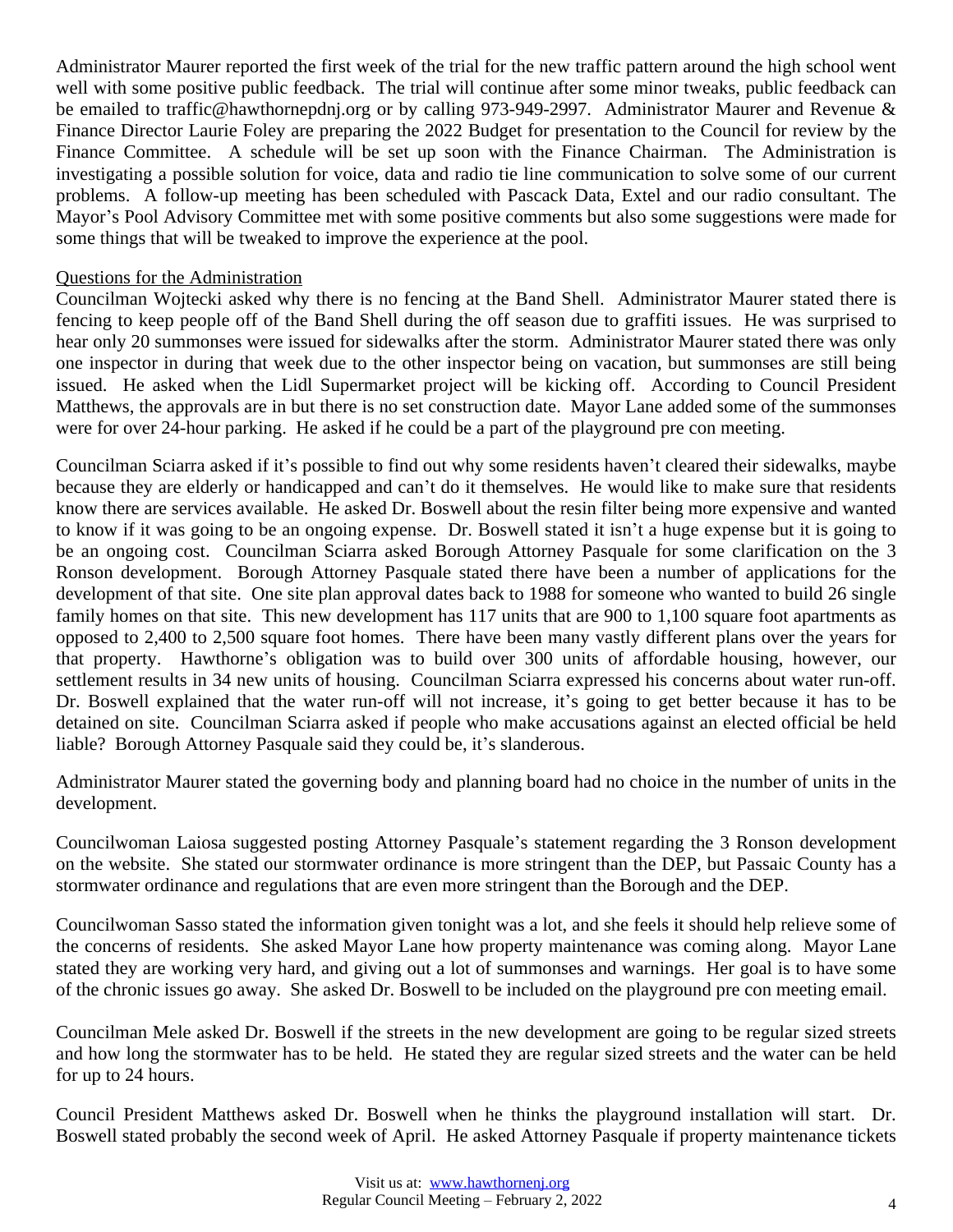could be a factor in deciding an application for the Planning Board like property taxes are. Attorney Pasquale stated that isn't grounds for not hearing an application. Council President Matthews told Administrator Maurer to call the Verizon cancellation department and tell them the Borough of Hawthorne would like to cancel our Verizon service in order to get them moving on removing their equipment as we have been waiting 3 months now.

Council President Matthews entertained a motion to record the Administrative Agenda, motion by Councilman Wojtecki, seconded by Councilman Sciarra. Carried on voice vote.

## **INTRODUCTION OF ORDINANCES**

#### **BOND ORDINANCE 2286-22**

WATER UTILITY BOND ORDINANCE PROVIDING FOR WATER SYSTEM INFRASTRUCTURE IMPROVEMENTS INCLUDING SPECIFICALLY PURCHASE AND INSTALLATION OF PFOA/PFAS REMEDIATION EQUIPMENT AND MEASURES RELATED TO THE SAME AT VARIOUS LOCATIONS AS MAY BE IDENTIFIED ALL IN AND BY THE BOROUGH OF HAWTHORNE IN THE COUNTY OF PASSAIC, NEW JERSEY, APPROPRIATING SEVEN MILLION SIX HUNDRED THOUSAND (\$7,600,000) DOLLARS THEREFOR AND AUTHORIZING THE ISSUANCE OF SEVEN MILLION SIX HUNDRED THOUSAND (\$7,600,000) DOLLARS BONDS OR NOTES OF THE BOROUGH FOR FINANCING THE SAME.

The Municipal Council of the Borough of Hawthorne, in the County of Passaic, New Jersey (not less than two-thirds of all members thereof affirmatively concurring), do hereby ORDAIN as follows:

Section l. The improvement described in Section 3 of this Bond Ordinance is hereby authorized as a water capital improvement to be made or acquired by the Borough of Hawthorne, in the County of Passaic, New Jersey. For the said improvement or purpose stated in Section 3, there is hereby appropriated the sum of \$7,600,000.00 said sum being inclusive of all appropriations heretofore made therefor without requirement that any sum be set forth as down payment as the purposes are self-liquidating Water Capital Improvements to be paid by the Borough of Hawthorne Water Department through self-liquidating revenues.

Section 2. For the financing of said improvement or purpose and the \$7,600,000 appropriation, negotiable bonds of the Borough are hereby authorized to be issued in the principal amount of \$7,600,000.00 pursuant to the Local Bond Law of New Jersey. In anticipation of the issuance of said bonds and to temporarily finance said improvement or purpose, negotiable notes of the Borough in a principal amount not exceeding \$7,600,000.00 are hereby authorized to be issued pursuant to and within the limitations prescribed by said Law. To the extent made available to the Borough of Hawthorne for such purpose, Federal or State grants, loans or other available funds, including, but not limited to, New Jersey Infrastructure Bank funds, may be utilized, in whole or in part, to off-set all or a portion of the bonds or notes authorized hereunder.

Section 3. (a) The improvements hereby authorized and the purpose for the financing of which said obligations are to be issued by the Borough of Hawthorne is for the making of the following specified improvements:

Water system infrastructure improvements including specifically the purchase and installation of equipment or materials for the remediation of PFOA/PFAS infiltration in the potable water system at various locations throughout the Borough.

(b) The estimated maximum amount of bonds or notes to be issued for said purpose is \$7,600,000.00.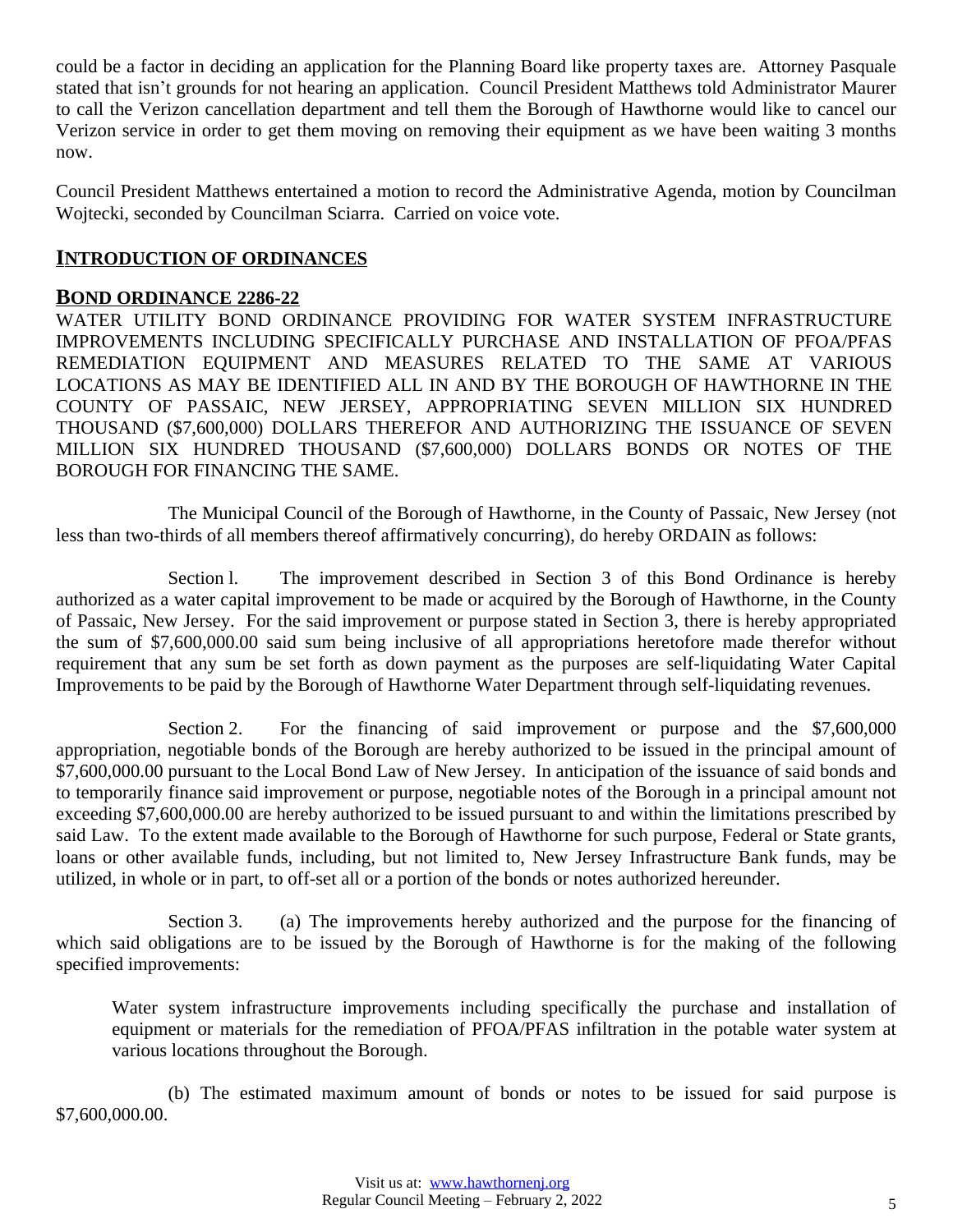(c) The estimated cost of said purpose is \$7,600,000.00, with no sum to be paid by way of down payment as the purpose is self-liquidating.

Section 4. The following additional matters are hereby determined, declared, recited and stated:

(a) The said purpose described in Section 3 of this Bond Ordinance is not a current expense and is a property or improvement which the Borough may lawfully acquire or make as a water capital improvement.

(b) The period of usefulness of said purpose within the limitations of said Local Bond Law, and according to the reasonable life thereof computed from the date of the said bonds authorized by this Bond Ordinance is forty (40) years.

(c) The supplemental debt statement required by said Law has been duly made and filed in the office of the Borough Clerk and a complete executed duplicate thereof has been filed in the office of the Director of the Division of Local Finance in the Department of Community Affairs of the State of New Jersey, and such statement shows that the gross debt of the Borough as defined in said Law is increased by the authorization of the bonds and notes provided for in this Bond Ordinance by \$7,600,000.00, but that the net debt of the Borough determined as provided in the Local Bond Law is not increased by this Bond Ordinance. The obligations authorized herein will be within all debt limitations prescribed by the Local Bond Law.

(d) An aggregate amount not exceeding \$800,000.00 for items of expense mentioned in and permitted under Section 40A:2-20 of said Law may be included in the foregoing estimate of the cost of said improvement or purpose.

(e) This Bond Ordinance authorizes obligations of the Borough solely for purposes described in N.J.S.A. 40A:2-7(h). The obligations authorized herein are to be issued for purposes that are deemed to be selfliquidating pursuant to N.J.S.A. 40A:2-47(a) and are deductible from the gross debt of the Borough pursuant to N.J.S.A. 40A:2-44(c).

Section 5. All bond anticipation notes issued hereunder shall mature at such times as may be determined by the chief financial officer; provided that no note shall mature later than one year from its date, unless such notes are permitted to mature at such later date in accordance with applicable law. The notes shall bear interest at such rate or rates and be in such form as may be determined by the chief financial officer. The chief financial officer shall determine all matters in connection with notes issued pursuant to this Bond Ordinance, and the chief financial officer's signature upon the notes shall be conclusive evidence as to all such determinations. All notes issued hereunder may be renewed from time to time subject to the provisions of N.J.S.A. 40A:2-8(a). The chief financial officer is hereby authorized to sell part or all of the notes from time to time at public or private sale and to deliver them to the purchasers thereof upon receipt of payment of the purchase price plus accrued interest from their dates to the date of delivery thereof. The chief financial officer is directed to report in writing to the governing body at the meeting next succeeding the date when any sale or delivery of the notes pursuant to this Bond Ordinance is made. Such report must include the amount, the description, the interest rate, and the maturity schedule of the notes sold, the price obtained and the name of the purchaser.

Section 6. The full faith and credit of the Borough are hereby pledged to the punctual payment of the principal of and interest on the said obligations authorized by this Bond Ordinance. Said obligations shall be direct, unlimited obligations of the Borough, and the Borough shall be obligated to levy *ad valorem* taxes upon all the taxable property within the Borough for the payment of said obligations and interest thereon without limitations of rate or amount.

Section 7. The Borough hereby certifies that it has adopted a water capital budget or a temporary water capital budget, as applicable. The water capital budget of the Borough is hereby amended to conform with the provisions of this Bond Ordinance to the extent of any inconsistency herewith. To the extent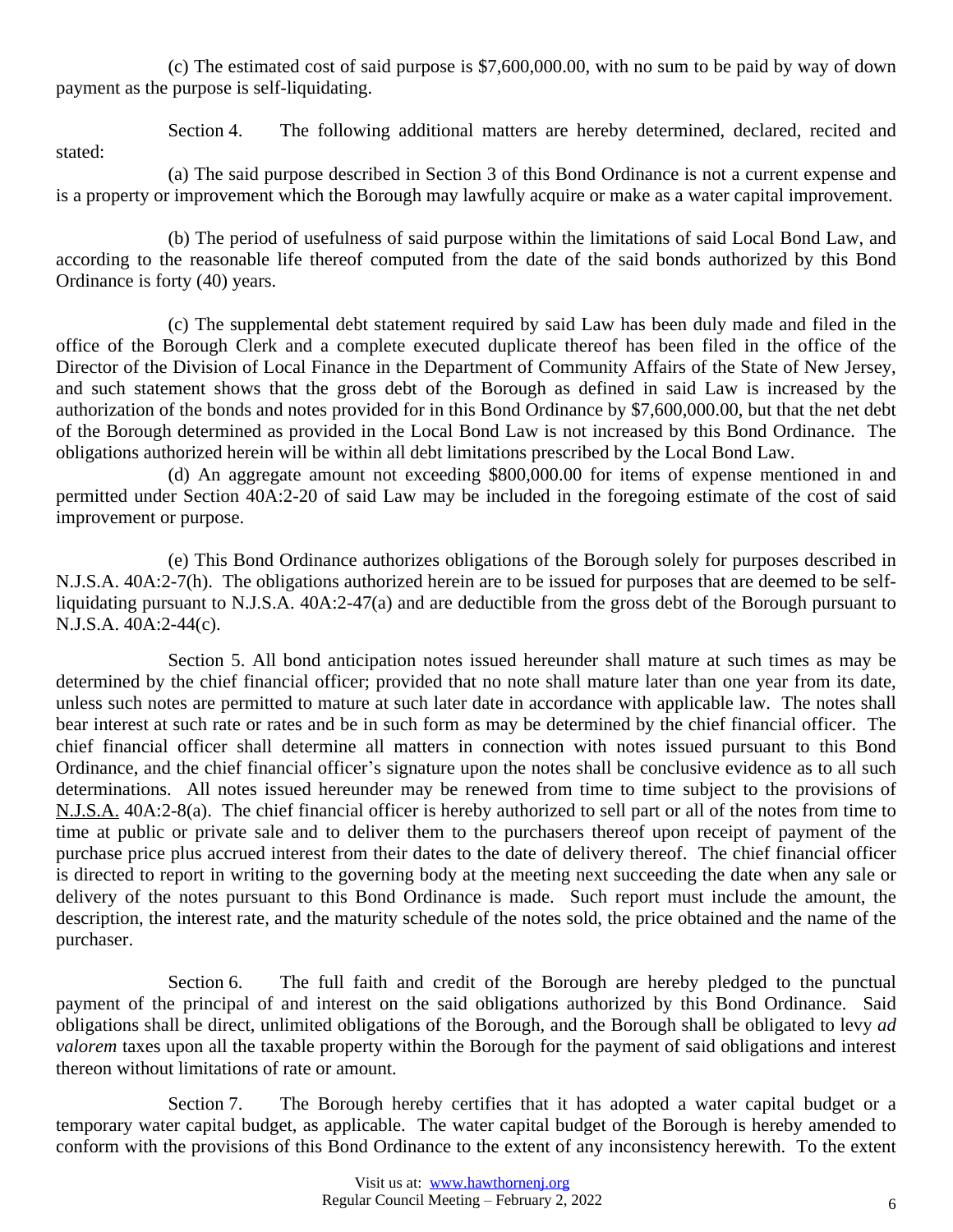that the purposes authorized herein are inconsistent with the adopted capital or temporary capital budget, a revised capital or temporary capital budget has been filed with the Division of Local Government Services. Resolutions in the form promulgated by the Local Finance Board showing all detail of the amended capital budget and capital program as approved by the Director, Division of Local Government Services, are on file with the Borough Clerk and are available for public inspection.

Section 8. The Borough hereby declares the intent of the Borough to issue bonds or bond anticipation notes in the amount authorized in Section 2 of this Bond Ordinance and to use the proceeds to pay or reimburse expenditures for the costs of the purposes or improvements described in Section 3 of this Bond Ordinance. This Section 8 is a declaration of intent within the meaning and for purposes of the Treasury Regulations.

Section 9. Any grant moneys received for the purposes or improvements described in Section 3 hereof shall be applied either to direct payment of the cost of the improvements or to payment of the obligations issued pursuant to this Bond Ordinance. The amount of obligations authorized but not issued hereunder shall be reduced to the extent that such funds are so used.

Section 10. The chief financial officer of the Borough is hereby authorized to prepare and to update from time to time as necessary a financial disclosure document to be distributed in connection with the sale of obligations of the Borough and to execute such disclosure document on behalf of the Borough. The chief financial officer is further authorized to enter into the appropriate undertaking to provide secondary market disclosure on behalf of the Borough pursuant to Rule 15c2-12 of the Securities and Exchange Commission (the "Rule") for the benefit of holders and beneficial owners of obligations of the Borough and to amend such undertaking from time to time in connection with any change in law, or interpretation thereof, provided such undertaking is and continues to be, in the opinion of a nationally recognized bond counsel, consistent with the requirements of the Rule. In the event that the Borough fails to comply with its undertaking, the Borough shall not be liable for any monetary damages, and the remedy shall be limited to specific performance of the undertaking.

Section 11. This Bond Ordinance shall take effect 20 days after the first publication thereof after final adoption, as provided by said Local Bond Law.

BE IT RESOLVED, this Ordinance does now pass a first reading and that said Ordinance be further considered for final passage at a meeting of the Governing Body in the Municipal Building, 445 Lafayette Avenue, Hawthorne, New Jersey, on February 16, 2022 and at said time and place all persons interested will be given an opportunity to be heard concerning the same, and the Clerk is hereby authorized and directed to publish said ordinance in The Record once, at least one week prior to said hearing, with a notice of its introduction and of the time and place, when and where said ordinance would be considered for final passage, motion by Councilman Mele, seconded by Councilman Sciarra. On roll call, all voted yes, motion carried.

#### **ORDINANCE 2287-22**

AN ORDINANCE TO FIX THE 2022 SALARIES, WAGES AND COMPENSATION OF THE EMPLOYEES OF THE BOROUGH OF HAWTHORNE, COUNTY OF PASSAIC AND STATE OF NEW JERSEY.

The Municipal Council of the Borough of Hawthorne in the County of Passaic and the State of New Jersey, do ordain as follows:

Section 1. Ordinance No. 2287-22 of the Borough of Hawthorne, an Ordinance to Fix the Salaries, Wages and Compensation of the Employees of the Borough of Hawthorne, County of Passaic and State of New Jersey, is hereby as follows:

#### **SALARY ORDINANCE 2022**

#### **Position/Title 2022**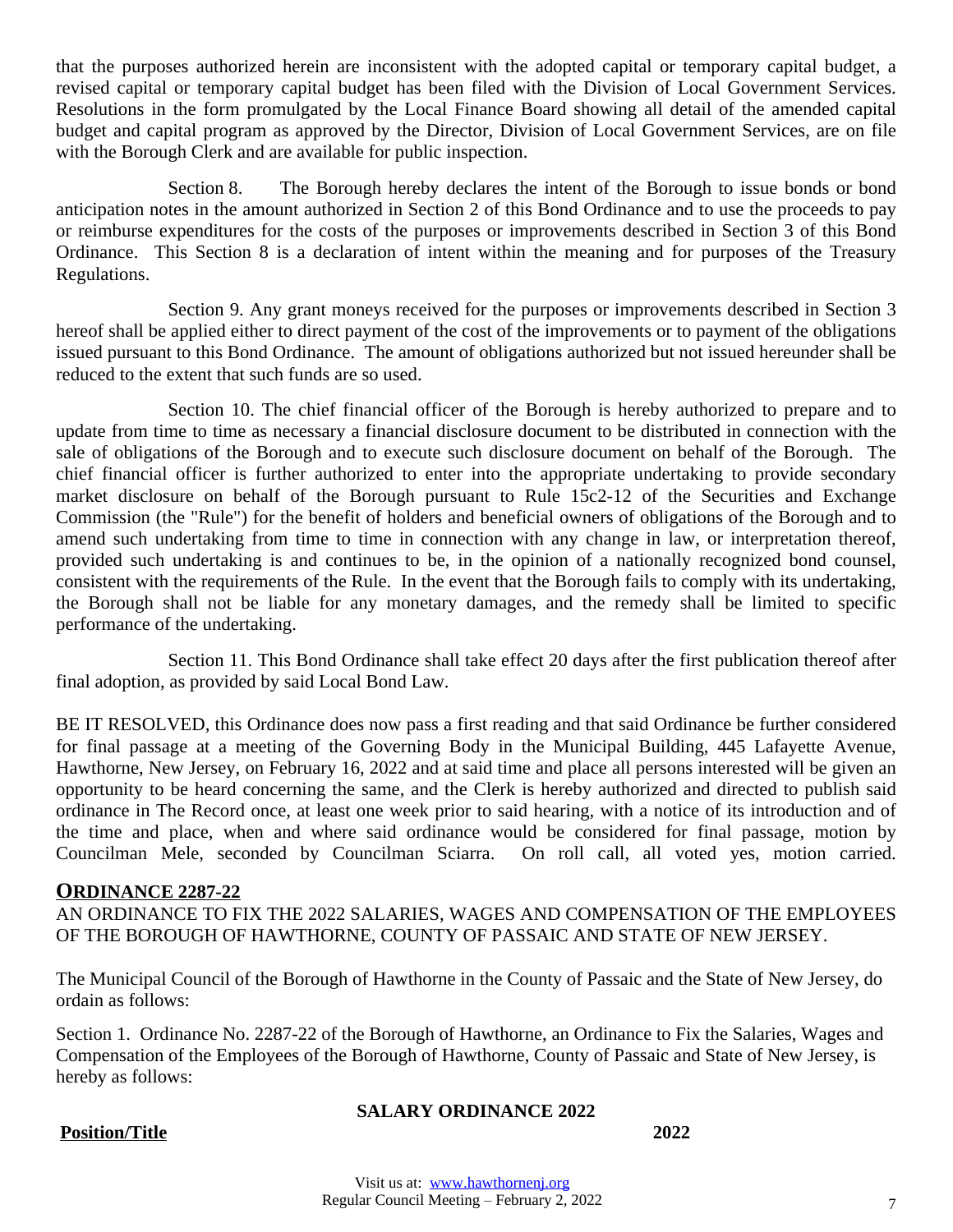Director of Public Works ………………………………………… 120,000.00

Section 3. All ordinance and parts of ordinances inconsistent with the provision of this ordinance be and the same are hereby repealed, but only to the extent of such inconsistencies.

Section 4. This ordinance shall take effect twenty (20) days after final passage, provided notice of the same has been duly published all as required by law.

BE IT RESOLVED, this Ordinance does now pass a first reading and that said Ordinance be further considered for final passage at a meeting of the Governing Body in the Municipal Building, 445 Lafayette Avenue, Hawthorne, New Jersey, on February 16, 2022 and at said time and place all persons interested will be given an opportunity to be heard concerning the same, and the Clerk is hereby authorized and directed to publish said ordinance in The Record once, at least one week prior to said hearing, with a notice of its introduction and of the time and place, when and where said ordinance would be considered for final passage, motion by Councilman Mele, seconded by Councilman Wojtecki. On roll call, all voted yes, motion carried.

# **RESOLUTIONS**

# **CONSENT AGENDA**

### **R 33-22 Introduced by Councilman Sciarra**

WHEREAS, the Borough of Hawthorne solicited bids for the 2021 NJDOT Local Aid Project, for Bamford Avenue, and made award of contract to DLS Contracting, Inc., in total sum of \$457,978.19; and

WHEREAS, the Municipal Council previously approved Change Order Number One, resulting in an overall net increase in the contract sum of \$48,187.81, from \$457,978.19 to \$506,166; and

WHEREAS, the contractor has now submitted Change Order Number Two, seeking an increase in the contract award of \$15,322.17 for additional police directors and fuel and asphalt adjustments, as permitted by law, as well as a decrease in the amount of \$5,098.42, based upon actual quantities for materials encountered in the field, for a total net increase in the amount of \$10,223.75; and

WHEREAS, the Borough Engineer has reviewed the submission of the contractor and recommends approval of the Change Order, finding the basis for the claim and amounts requested to be fair and reasonable; and

WHEREAS, the Engineer advises that the conditions encountered were not known prior to the work being undertaken with the extra work and other site conditions resulting in an increased need for traffic control by offduty police officers and rising fuel prices allowing for an adjustment in fuel and asphalt costs; and

WHEREAS, the Chief Financial Officer has certified availability of funds through Bond Ordinances 2267-21 and 2266-21 so as to allow for a net increase by way of change order in total certified sum of \$10,223.75, increasing the amount of the contract awarded DLS Contracting, Inc., from \$506,166 to a total certified sum of \$516,389.75;

NOW THEREFORE, BE IT RESOLVED, by the Municipal Council of the Borough of Hawthorne that it does approve Change Order Number Two in total net sum of \$10,223.75 and does approve an increase in the award a contract to DLS Contracting, Inc. from \$506,166 to \$516,389.75.

#### CERTIFICATION OF AVAILABILITY OF FUNDS

As required by NJSA 40A:4-57, NJAC 5:30-14.5 and any other applicable requirement of law, I Laurie Foley, Chief Financial Officer of the Borough of Hawthorne, have determined that there are available, sufficient funds, not committed to any other purpose, provided by Bond Ordinances 2267-21 and 2266-21 so as to allow for an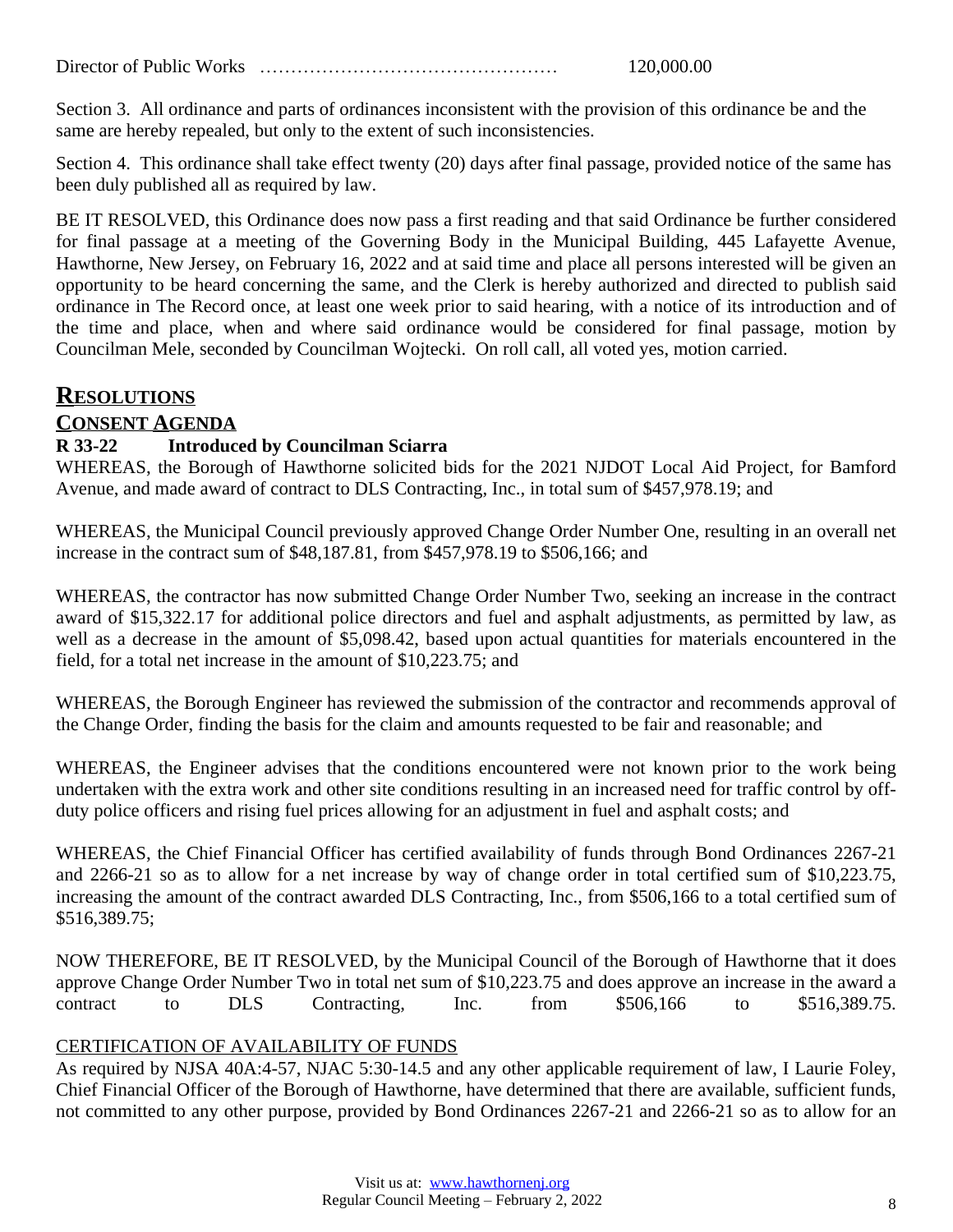increase in the award of contract to DLS Contracting, Inc., in total certified sum of \$10,223.75, increasing the amount of the contract awarded DLS Contracting, Inc., from \$506,166 to a total certified sum of \$516,389.75.

Council President Matthews entertained a motion to adopt consent agenda resolution R 33-22, motion by Councilman Sciarra, seconded by Councilwoman Sasso, on roll call, all voted yes, motion carried.

#### **REPORTS OF SPECIAL COUNCIL COMMITTEES**

Councilman Wojtecki reported there is a Shade Tree meeting on Monday, February 7<sup>th</sup>.

Councilman Sciarra reported the next Board of Education meeting is on Tuesday, February 15th at 7:00pm at the high school.

Councilwoman Laiosa reported the deadline for recertification for Sustainable Jersey is May. We are the only Silver Sustainable Jersey in Passaic County, which we will be retaining for another three years. There are two 4'x8'Community Garden beds available, download the application and hold harmless forms from the website and send them in, no money is due at this time until the names are chosen. The cost is \$25 for the bed and a \$25 security deposit. If more than two applications are received, names will be picked out of a hat. The deadline for applications is next Friday, February 11<sup>th</sup>.

Councilwoman Sasso reported the next Volunteer Ambulance Corps. meeting is next Monday.

Councilman Mele thanked Borough Clerk Fernandez for doing a good job this year with the Municipal Alliance. There is a Municipal Alliance meeting tomorrow at 3:30 in the Court Room where they will be discussing the dress rehearsal dinner that will take place on April 27<sup>th</sup>.

Council President Matthews reported the Chamber of Commerce Company of the year dinner will take place on Wednesday, April 27<sup>th</sup> at Macaluso's. Fat Moe's Grill is having a grand opening on February 12<sup>th</sup> at 10:00am. The Planning Board had two applications, one for a paving company that was approved on Wagaraw Road. A minor sub-division was approved on Forest Avenue for two two-family lots with one condition being there will be no storage in the garage other than cars.

# **CORRESPONDENCE**

Council President Matthews entertained a motion to approve the Zoning Board of Adjustment 2021 Annual Report, motion by Councilman Wojtecki, seconded by Councilman Mele. On roll call, all voted yes, motion carried.

# **BILLS**

| <b>Vendor Name</b>            | <b>Description</b>             | Amount       | <b>Check Id</b> |
|-------------------------------|--------------------------------|--------------|-----------------|
| A-VAN ELECTRICAL              | MISC PARTS & SUPPLIES          | \$<br>146.33 | 42520           |
| A-VAN ELECTRICAL              | ELECTRICAL SUPPLIES-BORO HALL  | 27.67        | 30865           |
| A-VAN ELECTRICAL              | ELECTRICAL SUPPLIES-BORO HALL  | 34.05        | 30865           |
| ACORN TERMITE & PEST CONTROL  | YRLY CONTRACT FOR PEST CONTROL | 100.00       | 30860           |
| ACTION DATA SERVICES          | #1 PAYROLL PROCESSING          | 866.98       | 30861           |
| ACTION DATA SERVICES          | #1 PAYROLL PROCESSING          | 216.75       | 42518           |
| AGRA ENVIRONMENTAL SVC        | DRAW DOWN-MO. WATER TESTING    | 1.331.25     | 42519           |
| AGRA ENVIRONMENTAL SVC        | DRAW DOWN-MO. WATER TESTING    | 1,462.50     | 42519           |
| AGRA ENVIRONMENTAL SVC        | DRAW DOWN-MO. WATER TESTING    | 286.00       | 42519           |
| ALL AMERICAN FORD             | MARKED VEHICLE 314 REPAIR      | 92.22        | 30862           |
| ALL TRAFFIC SOLUTIONS, LLC    | MESSAGE/RADAR TRL YRL MAINT    | 9,975.00     | 30863           |
| AMERICAN HOSE & HYDRAULICS CO | ROAD DEPT MISC SUPPLIES        | 91.70        | 30864           |
| AMERICAN HOSE & HYDRAULICS CO | ROAD DEPT MISC SUPPLIES        | 181.36       | 30864           |
| AMERICAN HOSE & HYDRAULICS CO | ROAD DEPT MISC SUPPLIES        | 28.94        | 30864           |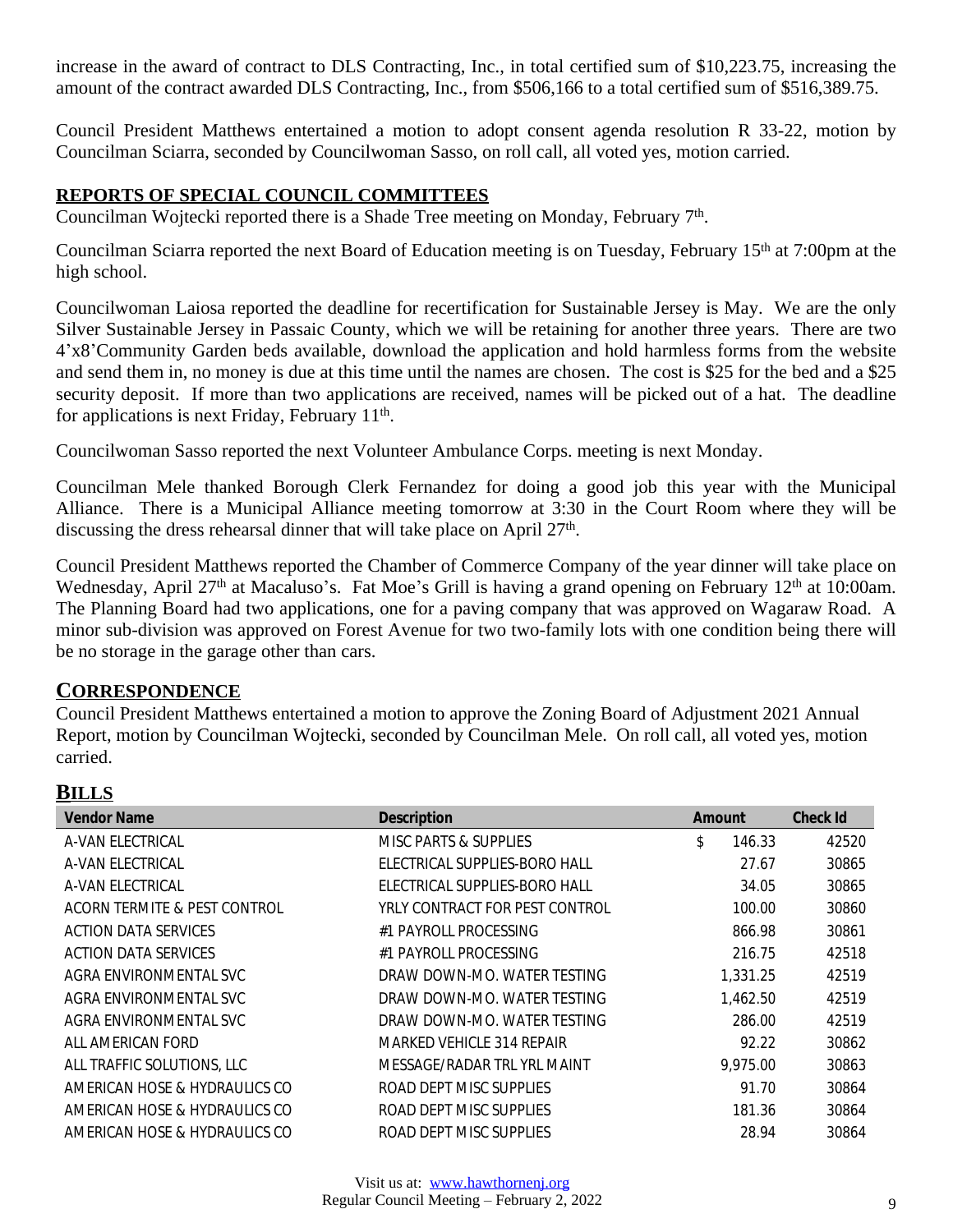| <b>BARNWELL HOUSE OF TIRES</b>           | R-8 TIRES-225/70R                  | 1,637.32  | 30866 |
|------------------------------------------|------------------------------------|-----------|-------|
| <b>BEYER FORD</b>                        | 2021 FORD POLICE INTERCEPTOR       | 38,638.41 | 30867 |
| BOSWELL ENGINEERING, INC                 | 2021 ROAD PROGRAM RESO 55-21       | 3,447.00  | 3860  |
| BOSWELL ENGINEERING, INC                 | 2021 LOCAL AID PROJECT R56-21      | 12,669.00 | 3860  |
| BOSWELL ENGINEERING, INC                 | R160-21 WATER RISK RESILIENCE      | 3,255.00  | 42521 |
| BOSWELL ENGINEERING, INC                 | PFOA/PFOS TREATMENT PLAN R125      | 7,125.50  | 1250  |
| BOSWELL ENGINEERING, INC                 | <b>INVESTIGATION OF WELLS</b>      | 3,395.50  | 42521 |
| BOSWELL ENGINEERING, INC                 | PSEG GAS MAIN REPLACEMENT R150     | 2,910.00  | 30868 |
| BOSWELL ENGINEERING, INC                 | TRAFFIC STUDY ANALYSIS 3 SPOTS     | 759.50    | 30868 |
| BOSWELL ENGINEERING, INC                 | TRAFFIC STUDY ANALYSIS 3 SPOTS     | 217.00    | 30868 |
| BROWN'S JANITORIAL SUPPLY                | JANITORIAL SUPPLIES-BORO HALL      | 179.70    | 30870 |
| CABLEVISION/OPTIMUM                      | JAN 2022 CABLE                     | 623.27    | 30871 |
| CABLEVISION/OPTIMUM                      | JAN 2022 CABLE                     | 63.65     | 30871 |
| CABLEVISION/OPTIMUM                      | JAN 2022 CABLE                     | 111.71    | 42522 |
| CANON FINANCIAL SVCS INC                 | <b>WATER EQUIPMENT</b>             | 48.00     | 42524 |
| CANON FINANCIAL SVCS INC                 | ROAD COPIER LEASE FEE              | 48.00     | 30873 |
| CANON FINANCIAL SVCS INC                 | <b>WATER EQUIPMENT</b>             | 43.00     | 42524 |
| CANON FINANCIAL SVCS INC                 | ROAD COPIER LEASE FEE              | 43.00     | 30873 |
| CANON SOLUTIONS AMERICA INC              | COPIER MAINTENANCE-WATER           | 21.26     | 42523 |
| CANON SOLUTIONS AMERICA INC              | COPIER MAINTENANCE-ROAD            | 21.26     | 30872 |
| <b>CINTAS CORP</b>                       | BORO HALL RUG SRV DOOR MATS        | 227.79    | 30874 |
| <b>CINTAS CORP</b>                       | BORO HALL RUG SRV DOOR MATS        | 227.79    | 30874 |
| <b>COMMUNICATION SPECIALISTS</b>         | ANTENNA KIT & CONNECTOR            | 357.00    | 30875 |
| <b>COMMUNICATION SPECIALISTS</b>         | <b>INSTALLATION MOBILE RADIOS</b>  | 392.00    | 30875 |
| <b>COMMUNICATION SPECIALISTS</b>         | DPW TRUCK ANTENNAS & PARTS         | 137.00    | 30875 |
| <b>COMMUNICATION SPECIALISTS</b>         | BASE/ANTENNA CABLE/CONNECTORS      | 1,444.00  | 30875 |
| <b>COUNTY OF BERGEN</b>                  | BERGEN CO ROAD OPENING PERMIT      | 650.00    | 42525 |
| DLS CONTRACTING, INC                     | 2021 ROAD PROJECT R87-21           | 3,042.48  | 3861  |
| DLS CONTRACTING, INC                     | 2021 ROAD PROJECT R 168-21         | 20,006.51 | 3861  |
| DOOR WORKS INC                           | <b>INSTALL EXTERIOR DOOR - DPW</b> | 2,750.00  | 30876 |
| DOOR WORKS INC                           | DOOR REPAIRS - DPW                 | 293.25    | 30876 |
| DOWNES TREE SERVICE, INC.                | PRUNING - VARIOUS SHADE TREES      | 3,000.00  | 30877 |
| DOWNES TREE SERVICE, INC.                | TREE PRUNINGS FROM MAY             | 725.00    | 30877 |
| DOWNES TREE SERVICE, INC.                | <b>JUNE PRUNING TREES</b>          | 3,525.00  | 30877 |
| DOWNES TREE SERVICE, INC.                | TREE PRUNINGS RESIDENTIAL-JULY     | 6,785.00  | 30877 |
| DOWNES TREE SERVICE, INC.                | 2021 FALL TREE PLANTING            | 23,725.00 | 30877 |
| DOWNES TREE SERVICE, INC.                | <b>DOWNES TRUCKS</b>               | 3,632.50  | 30877 |
| DOWNES TREE SERVICE, INC.                | SNOW REMOVAL 1/16/22               | 930.00    | 30877 |
| ELKWOOD CONSTURCTION, INC                | ALTERATION TO EXISTING OFFICE      | 15,050.00 | 3862  |
| ELVIN AUTOMOTIVE SERVICES                | C-1 REPAIR TO STOP & SIGNAL        | 120.00    | 30878 |
| FDR HITCHES LLC                          | TRUCK REPAIRS FOR DPW-ROAD         | 1,813.20  | 30879 |
| FDR HITCHES LLC                          | TRUCK REPAIRS FOR DPW-WATER        | 142.56    | 42526 |
| FIREFIGHTER ONE LLC                      | <b>SHIELDS</b>                     | 603.79    | 30880 |
| FIREFIGHTER ONE LLC                      | <b>SHIPPING</b>                    | 15.00     | 30880 |
| FOLEY POWER SYSTEMS INC                  | AMBULANCE BLDG GEN REPAIRS         | 2,044.33  | 30881 |
| <b>FOREMOST PROMOTIONS</b>               | FIRE PREVENTION SUPPLIES           | 3,127.96  | 30882 |
| <b>GODWIN TOOL &amp; HARDWARE SUPPLY</b> | MISC SUPPLIES-DPW WATER            | 36.76     | 42527 |
| HAWTHORNE AUTO LAB                       | VEHICLE MAINTENANCE - SEWER        | 227.55    | 30883 |
| HAWTHORNE AUTO LAB                       | <b>VEHICLE REPAIRS</b>             | 28.00     | 30883 |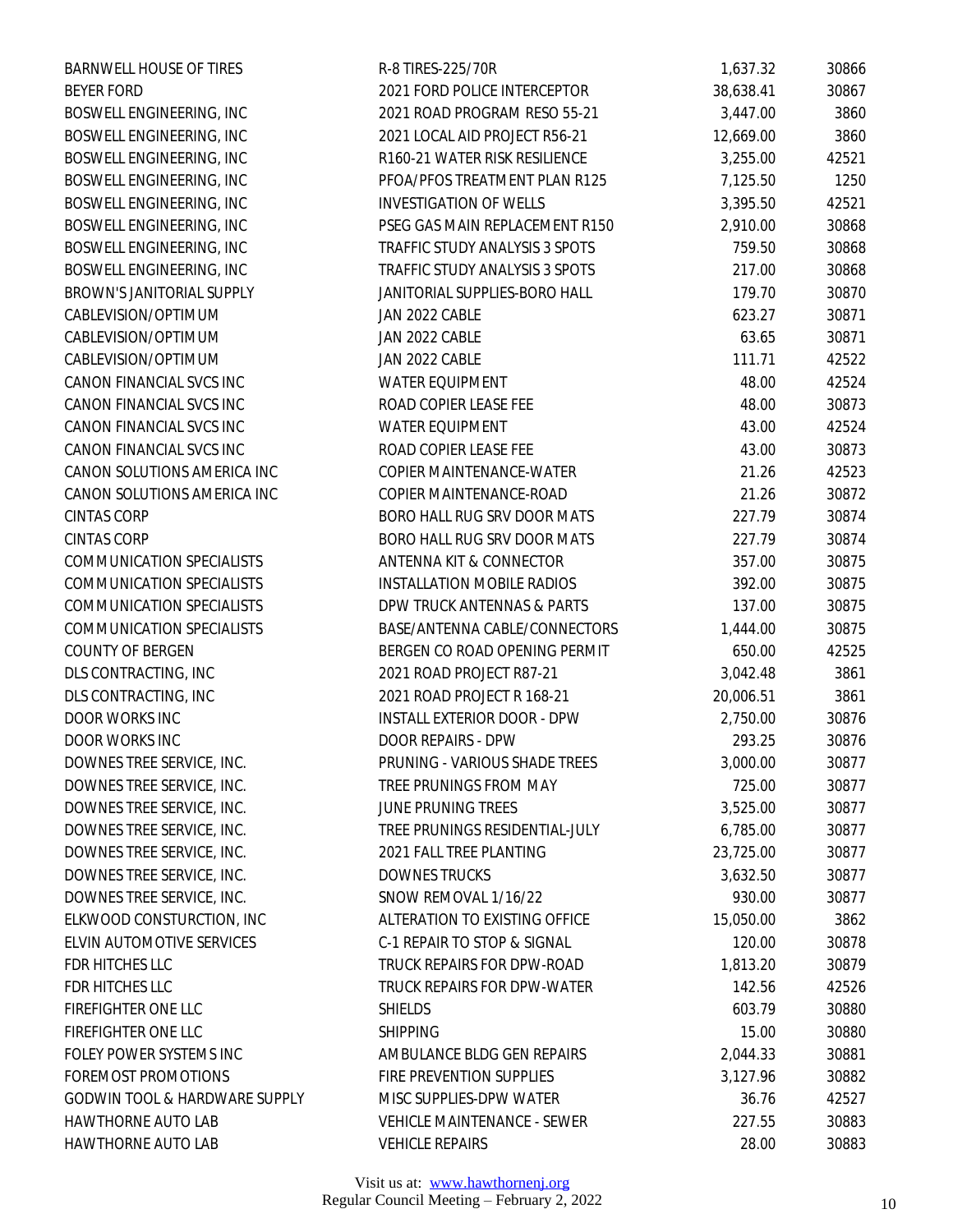| HAWTHORNE AUTO LAB             | <b>VEHICLE REPAIRS</b>             | 128.22   | 30883 |
|--------------------------------|------------------------------------|----------|-------|
| <b>HAWTHORNE AUTO LAB</b>      | <b>VEHICLE REPAIRS</b>             | 20.00    | 30883 |
| HAWTHORNE AUTO LAB             | <b>VEHICLE REPAIRS</b>             | 81.50    | 30883 |
| HAWTHORNE AUTO LAB             | <b>VEHICLE REPAIRS</b>             | 266.25   | 30883 |
| <b>HAWTHORNE AUTO LAB</b>      | <b>VEHICLE REPAIRS</b>             | 808.19   | 30883 |
| HAWTHORNE BOARD OF EDUCATION   | SCHOOL SECURITY DEC 2021           | 993.76   | 30884 |
| <b>HOLIDAY SIGNS</b>           | <b>HOLIDAY SIGNS</b>               | 76.07    | 30885 |
| <b>HOLIDAY SIGNS</b>           | <b>HOLIDAY SIGNS</b>               | 76.08    | 30885 |
| JERSEY ELEVATOR INC            | <b>BORO HALL ELEVATOR</b>          | 175.73   | 30886 |
| JOHNSON CONTROLS FIRE          | ANNUAL FIRE ALARM TEST/INSPECT     | 3,855.81 | 30887 |
| LIFE STORAGE                   | RENTAL 2/17-3/17                   | 344.00   | 30915 |
| LINCOLN LANDSCAPING INC.       | LANDSCAPING OF THE MUNI BLDG       | 150.00   | 30888 |
| LINCOLN LANDSCAPING INC.       | LANDSCAPING OF THE LIBRARY         | 390.00   | 30888 |
| LINDA BOONSTRA                 | EYE REIMB SELF                     | 140.00   | 30889 |
| LOWES HOME IMPRV BUSINESS ACCT | ROAD DEPARTMENT SUPPLIES           | 578.27   | 30890 |
| LUSCHER'S AUTO INC             | FOUR NEW TIRES FOR 5-0             | 814.00   | 30891 |
| M & B SEPTIC SERVICE, LLC      | <b>FRANKLIN FIELD PORT-A-POTTY</b> | 84.00    | 30892 |
| <b>METLIFE</b>                 | FEB 2022 LIFE INSURANCE            | 312.80   | 30893 |
| MICHIGAN SAFETY PRODUCTS OF    | UNISEX COVERALLS RED               | 424.35   | 30894 |
| MICHIGAN SAFETY PRODUCTS OF    | UNISEX COVERALLS RED               | 424.35   | 30894 |
| NANCY SALISBURY                | EYE GLASS SELF 21 DEP 2022         | 210.00   | 30895 |
| NANCY SALISBURY                | EYE GLASS SELF 21 DEP 2022         | 151.00   | 30895 |
| NORTH JERSEY MEDIA GROUP INC   | CONTRACTS COMPETITIVE BIDDING      | 37.80    | 30896 |
| NORTH JERSEY MEDIA GROUP INC   | PLANNING BOARD MEETINGS            | 38.70    | 30896 |
| OAKLAND MARINE & EQUIPMENT INC | OUT DOOR POWER EQUIPMENT           | 20.50    | 30897 |
| OCCUPATIONAL MEDICAL ASSO      | NEW MEMBER TESTING                 | 170.00   | 30898 |
| P & A AUTO PARTS, INC          | AUTO SUPPLIES ROAD-EQUIPMENT       | 105.80   | 30899 |
| P & A AUTO PARTS, INC          | AUTO SUPPLIES AUTO/TRUCK           | 26.40    | 30899 |
| P & A AUTO PARTS, INC          | AUTO SUPPLIES ROAD-EQUIPMENT       | 72.48    | 30899 |
| P.M. CONSULTANTS, LLC          | VARIOUS FINANCIAL/TC               | 1,320.00 | 30900 |
| P.M. CONSULTANTS, LLC          | <b>VARIOUS FINANCIAL/TC</b>        | 371.25   | 42528 |
| P.M. CONSULTANTS, LLC          | <b>VARIOUS FINANCIAL/TC</b>        | 1,320.00 | 30900 |
| PREFERRED BUSINESS SYSTEMS     | SHIPPING INK CARTRIDGE             | 15.00    | 30901 |
| PROCOPY INC                    | <b>WASTE TONER BOTTLES</b>         | 23.77    | 30902 |
| PROCOPY INC                    | <b>WASTE TONER BOTTLES</b>         | 23.77    | 30902 |
| RAMZI ELIYA                    | RUSSIAN TRANSLATOR STATE           | 120.00   | 30903 |
| RESERVE ACCOUNT                | <b>POSTAGE</b>                     | 3,000.00 | 42529 |
| RICOH AMERICAS CORPORATION     | <b>COPIES</b>                      | 32.83    | 30904 |
| RIDGEWOOD PRESS                | UPDATE DEPT LETTER HEAD            | 242.75   | 30905 |
| RONALD WALKER                  | REIMBURSEMENT CDL LICENSE          | 125.00   | 42530 |
| RT OFFICE PRODUCTS             | SUPPLIES FOR WATER DEPARTMENT      | 295.39   | 42531 |
| RT OFFICE PRODUCTS             | PAPER FOR TAX OFFICE               | 32.70    | 30906 |
| RT OFFICE PRODUCTS             | OFFICE SUPPLIES PER QUOTE          | 452.76   | 30906 |
| RT OFFICE PRODUCTS             | SUPPLIES FOR TAX/FIN OFFICE        | 50.07    | 42531 |
| RT OFFICE PRODUCTS             | SUPPLIES FOR TAX/FIN OFFICE        | 50.07    | 30906 |
| RT OFFICE PRODUCTS             | SUPPLIES FOR TAX/FIN OFFICE        | 50.07    | 30906 |
| RT OFFICE PRODUCTS             | SUPPLIES FOR TAX/FIN OFFICE        | 50.05    | 30906 |
| RUTGERS THE STATE UNIVERSITY   | LOCAL ELECTIONS ADMIMISTRATION     | 653.00   | 30907 |
| SIGNAL CONTROL PRODUCTS        | 16"PED COUNTDOWN LED MODULE        | 2,080.00 | 30908 |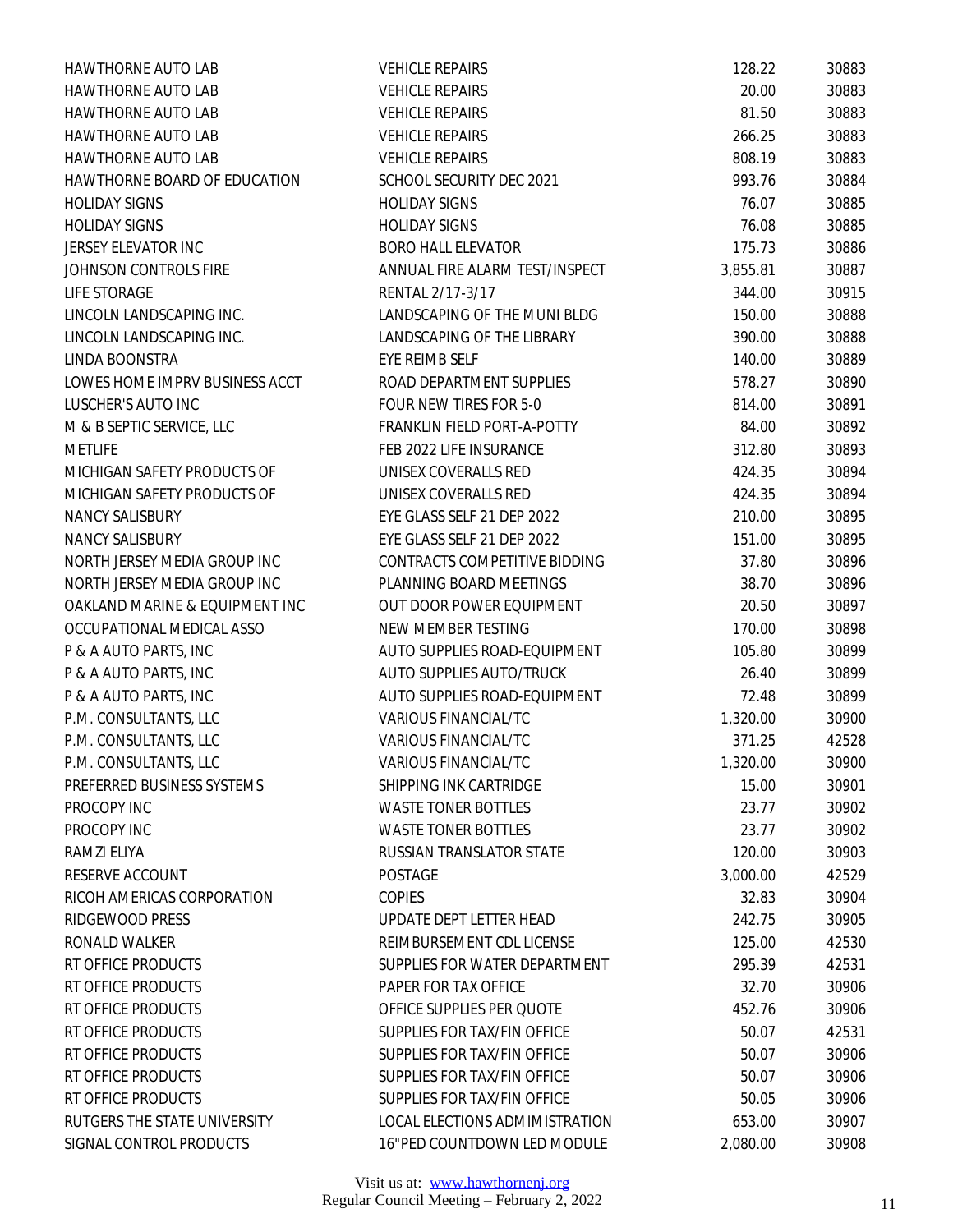| SIGNAL CONTROL PRODUCTS        | 6"PED OUTLET CLAMP SC-72       | 340.00       | 30908 |
|--------------------------------|--------------------------------|--------------|-------|
| SIGNAL CONTROL PRODUCTS        | RL 1755 C206 3/4" BANDING 100F | 124.00       | 30908 |
| SIGNAL CONTROL PRODUCTS        | C256 3/4" BUCKLES              | 23.00        | 30908 |
| SPECTROTEL HOLDING COMPANY LLC | INTERNET BODY WORN CAMERAS     | 784.31       | 30909 |
| STERLING PARTY RENTALS         | 9-11 FOLDING CHAIRS            | 120.00       | 30911 |
| STONE INDUSTRIES, INC          | ROAD DEPT-STONE SUPPLIES       | 316.88       | 30869 |
| STRATEGIC SAFETY DYNAMICS LLC  | E1 B.D.x2 BOOTS SIZE9 CARLO    | 359.99       | 30912 |
| STRATEGIC SAFETY DYNAMICS LLC  | <b>SHIPPING</b>                | 25.00        | 30912 |
| <b>TANIS HARDWARE</b>          | VARIOUS SUPPLIES 2021          | 5.99         | 30913 |
| <b>TANIS HARDWARE</b>          | VARIOUS SUPPLIES 2021          | 17.99        | 30913 |
| TREASURER, STATE OF NJ         | <b>WATER ALLOCATION PERMIT</b> | 16,315.00    | 42532 |
| TRIMBOLI & PRUSINOWSKI LLC     | LEGAL SERVICES DECEMBER 2021   | 192.50       | 30914 |
| <b>VERIZON</b>                 | JAN 2022 TELEPHONE SERVICES    | 404.32       | 30916 |
| <b>VERIZON</b>                 | JANUARY 2022 DPW INTERNET      | 109.99       | 30918 |
| VERIZON WIRELESS (N)           | JAN 2022 TELEPHONE SERVICES    | 342.80       | 30917 |
| W.B. MASON CO INC              | <b>SUPPLIES</b>                | 97.46        | 30920 |
| W.B. MASON CO INC              | <b>SUPPLIES</b>                | 9.39         | 30920 |
| W.B. MASON CO INC              | <b>SUPPLIES</b>                | 14.01        | 30920 |
| W.B. MASON CO INC              | <b>DPW SUPPLIES</b>            | 39.83        | 30920 |
| W.B. MASON CO INC              | DPW 2022 CALENDARS             | 169.76       | 42533 |
| W.B. MASON CO INC              | DPW SUPPLIES                   | 37.79        | 30920 |
| WALDWICK PRINTING COMPANY      | COUNCIL NAME PLATES            | 72.00        | 30919 |
| <b>WINDSTREAM</b>              | <b>BOROUGH PHONE SERVICE</b>   | 2,158.07     | 30921 |
| WINDSTREAM                     | <b>BOROUGH PHONE SERVICE</b>   | 719.36       | 42534 |
| WITMER PUBLIC SAFETY GRP, INC  | EMI OXYGEN RESPONSE BAG        | 65.00        | 30922 |
|                                | <b>TOTAL</b>                   | \$229,306.28 |       |

Council President Matthews entertained a motion to approve the bills and forward them to the treasurer for payment, motion by Councilman Mele, seconded by Councilman Sciarra. On roll call, all voted yes, with the exception of Councilman Wojtecki who abstained on bills pertaining to the fire department, motion carried.

#### **PUBLIC COMMENT**

Council President Matthews opened the meeting to the public. He stated if anyone desired to be heard, please raise their hand to be recognized, come forward to the microphone and state their name and address.

#### Ann Marie Peterson, 11 Cornell Avenue, Hawthorne

Ms. Peterson stated she was one of the people who came in to look at the plans and thanked Mayor Lane. Gene DeAugustines answered all of her questions and was wonderful as she had a lot of concerns. She now understands better why it has to happen. She urged residents to come take a look at the plans to get answers.

Seeing no one else, Council President Matthews entertained a motion to close the public portion of the meeting, moved by Councilman Wojtecki, seconded by Councilman Sciarra. Carried on voice vote.

Council President Matthews reminded residents that the hearing for 3 Ronson is Tuesday, February 15th at 7:00pm.

#### **ADJOURNMENT**

At 8:21pm Council President Matthews entertained a motion to adjourn, motion by Councilman Wojtecki, seconded by Councilwoman Laiosa. Carried on voice vote.